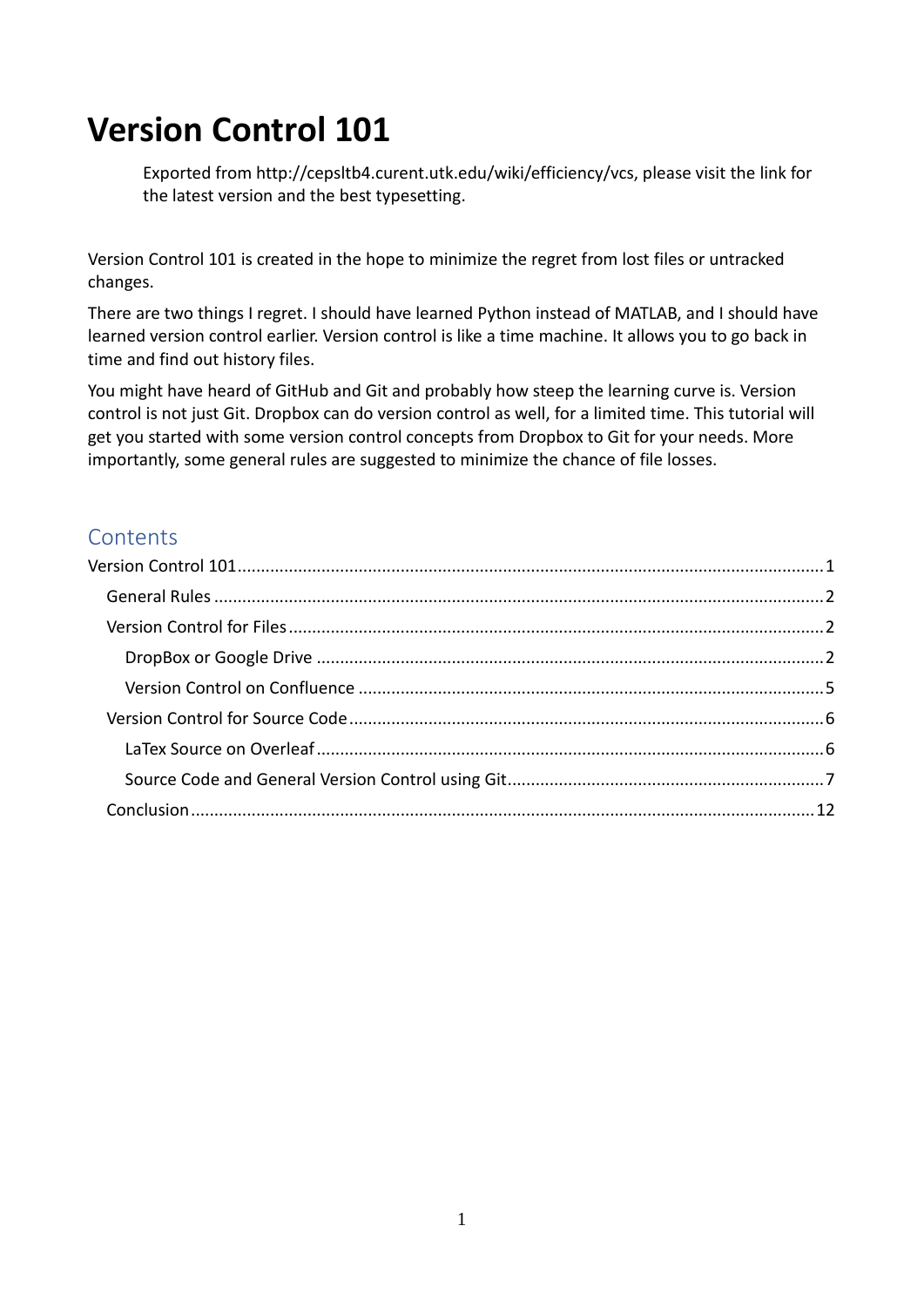### <span id="page-1-0"></span>**General Rules**

- Always start writing in a version-controlled folder or tool
- Develop a habit of pressing Ctrl + s ( $\textcircled{H}\text{Command}$  + s for macOS)
- Don't put all the eggs in one basket. Nor should it for your files.
- Commit the changes frequently if you are using Git

## <span id="page-1-1"></span>**Version Control for Files**

This section introduces version control for files on the disk. The contents of this section are general for daily use.

### <span id="page-1-2"></span>**DropBox or Google Drive**

Cloud-based sync tools can sync your files on different devices to the cloud and store their historical versions. There are abundant choices such as DropBox, Google Drive, OneDrive, and Box. If you are already using one and find it handy, it is wise to stick to it.

The general rule is to use the popular ones that have a large user base and offer paid options. Their services are more stable, secure and sustainable. The recommended ones are Dropbox and Google Drive. My evaluations for Dropbox are the following:

- 1. Cross-platform support. Besides Windows and macOS, Dropbox supports major Linux distributions.
- 2. A slightly more responsive sync mechanism.
- 3. Small storage space for free and more expensive paid plans. You can only get 2GB for free and must choose 1TB for the basic paid plan.

For Google Drive, you could expect:

- 1. 15 GB shared storage with your personal Gmail and Google Apps.
- 2. Can backup files anywhere, including your desktop and home directory
- 3. Unlimited storage space for Google Docs.
- 4. Inexpensive, shareable paid plan. You could get 200 GB for \$20/year and share it with five family members.

**It is recommended to avoid using the UT Volmail services (Google Drive or Microsoft Onedrive)** to store personal files.

I have Dropbox (free plan) and Google Drive (paid, basic) because a) I use Linux, and b) Dropbox's offer is way beyond my needs.

### **Restoring files in Dropbox**

Dropbox stores the history version of your files for up to 30 days (120 days for paid plans). Restoring data in Dropbox can be done from the website.

• Go to the folder containing the file, and find "Version history" in the menu ("...").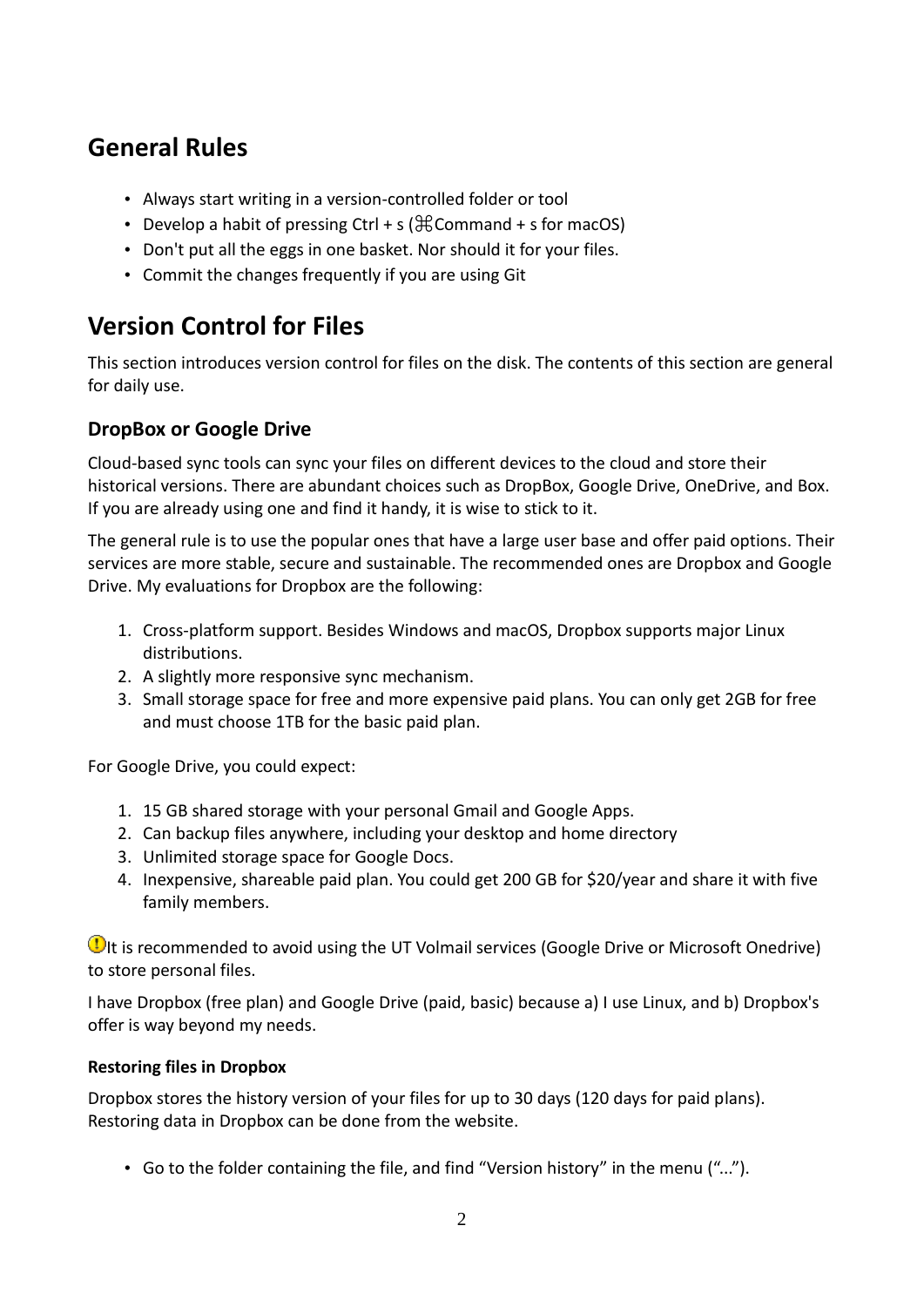|                          | Dropbox > LTB-1 > Year2018                                                                                                                                                                                                                                 |                    | Q Search                          |
|--------------------------|------------------------------------------------------------------------------------------------------------------------------------------------------------------------------------------------------------------------------------------------------------|--------------------|-----------------------------------|
| <b>Files</b>             | Name $+$                                                                                                                                                                                                                                                   | Modified +         | Members $\star$<br>三·             |
| <b>My files</b>          | <b>Bruner</b><br>$\begin{array}{c} \begin{array}{c} \text{number} \\ \text{number} \end{array} \end{array}$<br>20180702.pptx<br><b>CONTRACTOR</b>                                                                                                          | 7/2/2018 9:52 am   | Only you<br>$\cdots$              |
| Sharing<br>File requests | $\begin{array}{c} \begin{array}{c} \text{N} \text{ and } \text{free} \\ \text{m} \end{array} \\ \text{F} \begin{array}{c} \begin{array}{c} \text{N} \text{ and } \text{free} \\ \text{M} \text{ is } \text{m} \end{array} \end{array}$<br>20180709.pptx ☆  | 7/16/2018 10:10 am | Share<br>Only<br>0.0.0            |
| Deleted files            | <b>Brunsen</b><br>$\begin{array}{c} \begin{array}{c} \text{if } \text{for } n \neq n \\ \text{if } n \neq n \end{array} \end{array}$ $\begin{array}{c} \begin{array}{c} \text{if } n \neq n \end{array} \end{array}$<br>20180723.pptx<br><b>CONTRACTOR</b> | 7/23/2018 10:12 am | Share<br>Download                 |
|                          | 20180730.pptx<br>$\begin{array}{c}\n\text{where } n\geq 0,\\ \n\text{where } n\geq 0. \end{array}$                                                                                                                                                         | Yesterday 10:04 am | Add comment<br>Star               |
|                          | LTB Progress.ods                                                                                                                                                                                                                                           | 2/26/2018 10:41 am | Version history<br>Rename<br>Move |
|                          | $-888$<br>LTB_CURENT ing_2018.pdf                                                                                                                                                                                                                          | 2/11/2018 1:47 pm  | Copy<br><b>Delete</b>             |
|                          | LTB CURENT ing 2018.ppt<br>$\frac{2\pi}{\sin\theta}$                                                                                                                                                                                                       | 2/11/2018 1:47 pm  | Only you<br>0.0.0                 |

• Hover on the version you wish to restore and click on "Restore" button on the right. If your Dropbox client is installed, it will start syncing the restored version.

|                                |               |                                                                                              |                                         |          | M opgrade account                 |
|--------------------------------|---------------|----------------------------------------------------------------------------------------------|-----------------------------------------|----------|-----------------------------------|
|                                |               | 20180709.pptx Version history                                                                |                                         | Q Search | $\left(\frac{11}{10}\right)$<br>♤ |
| <b>Files</b>                   | July 16, 2018 | and common construction and construction of the material                                     |                                         |          |                                   |
| <b>My files</b><br>Sharing     | e             | 20180709.pptx<br>10:10 AM                                                                    | Edited by Hantao Cui.<br>Desktop        | 1.53 MB  | Current version                   |
| File requests<br>Deleted files | ē             | 20180709.pptx<br>9:52 AM                                                                     | Edited by Hantao Cui.<br><b>Desktop</b> | 1.53 MB  |                                   |
|                                | ë             | 20180709.pptx<br>9:52 AM                                                                     | Edited by Hantao Cui.<br>Desktop        | 1.53 MB  |                                   |
|                                | e             | 20180709.pptx<br>9:52 AM                                                                     | Edited by Hantao Cui.<br>Desktop        | 1.53 MB  |                                   |
|                                | e             | 20180709.pptx<br>9:52 AM                                                                     | Edited by Hantao Cui.<br><b>Desktop</b> | 1.53 MB  | Restore                           |
|                                | 0             | Hantao Cui renamed the file from 20180702 (copy).pptx to 20180709.pptx.<br>9:47 AM · Desktop |                                         | 1.53 MB  |                                   |
|                                | æ             | 20180702 (copy).pptx<br>9:47 AM                                                              | Added by Hantao Cui.<br>Desktop         | 1.53 MB  |                                   |

#### **Restoring files in Google Drive**

Google Drive stores history versions of your files for up to 30 days. But you have the option, within 30 days, to mark a version permanent.

• On [https://drive.google.com,](https://drive.google.com/) locate the file you wish to restore.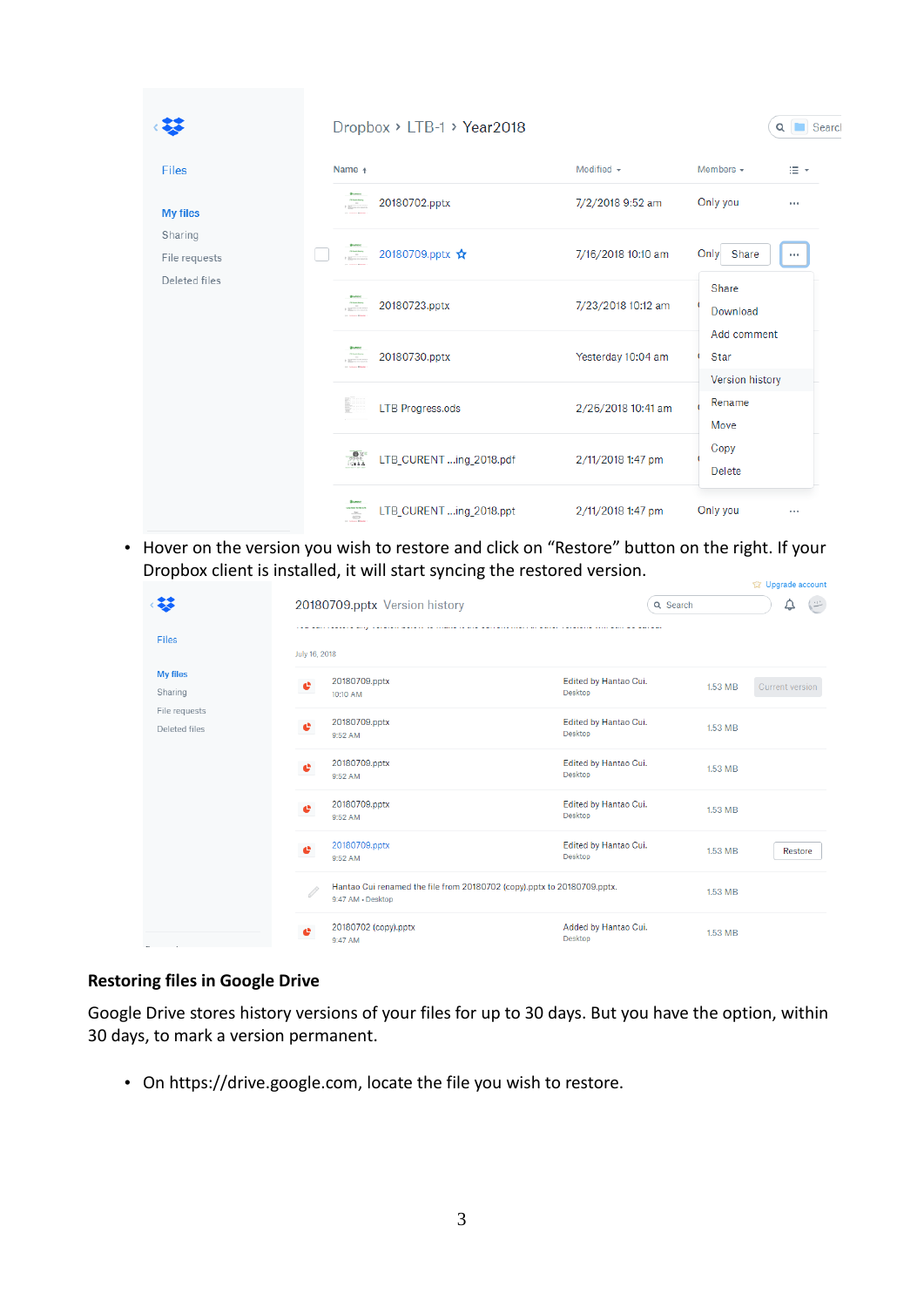| Name $\downarrow$   |                                  | Owner              | Last modified |  |
|---------------------|----------------------------------|--------------------|---------------|--|
| .ipynb_checkpoints  |                                  | me                 | Jun 1, 2018   |  |
| Untitled.ipynb<br>P |                                  | $\overline{a}$     | $km - 2018$   |  |
|                     | $\odot$<br>Preview               |                    |               |  |
|                     | 454<br>Open with                 |                    | $\,$          |  |
|                     | $+2$<br>Share                    |                    |               |  |
|                     | GD                               | Get shareable link |               |  |
|                     | <b>C3</b><br>Move to             |                    |               |  |
|                     | Add star                         |                    |               |  |
|                     | $\mathbb{Z}$<br>Rename           |                    |               |  |
|                     | $\Omega$                         | Manage versions    |               |  |
|                     | n<br>Make a copy                 |                    |               |  |
|                     | $\ddot{\phantom{1}}$<br>Download |                    |               |  |
|                     | Remove<br><b>Ta</b>              |                    |               |  |

1. Right click on the file, in "Manage versions ...", you can find the history versions of the file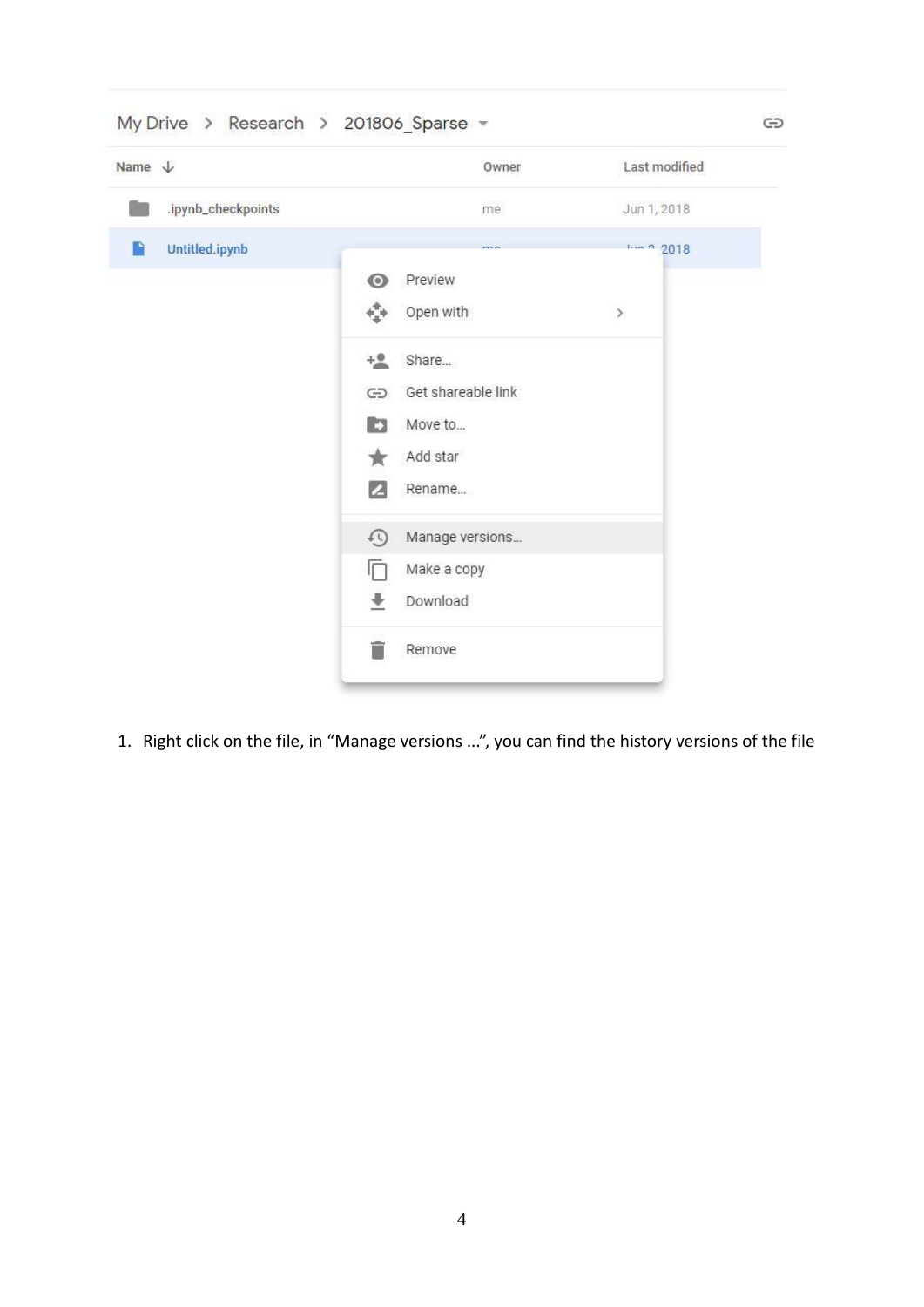## Manage versions

Drive keeps older versions of 'Untitled.jpynb' for 30 days. Learn more

| Current version Untitled.ipynb<br>Jun 2, 7:21 AM Hantao Cui |                        |  |
|-------------------------------------------------------------|------------------------|--|
| Version 6 Untitled.ipynb<br>Jun 1, 10:59 PM Hantao Cui      |                        |  |
| Version 5 Untitled                                          | Download               |  |
| Jun 1, 10:57 PM Har                                         | Keep forever<br>Delete |  |
| Version 4 Untitlec<br>Jun 1, 10:55 PM Hantao Cui            |                        |  |

1. You can download a copy of the history version, or mark it as permanent to keep.

### <span id="page-4-0"></span>**Version Control on Confluence**

CURENT has an online collaboration tool called Confluence, available at [http://confluence.curent.utk.edu/.](http://confluence.curent.utk.edu/) We use confluence to share CURENT-project related reports, presentation slides, and research data.

Confluence uses a different credential system from the UT Net ID. If you need to gain or recover access, contact the CURENT IT Helpdesk at help@curent.org

Confluence has a built-in version control system which automatically tracks the history versions of uploaded files. To use this function, **use the same file name** when uploading the file. Confluence automatically tags the old version and overwrites it with the latest upload. In other words, refrain from adding any suffix like v2 in the file name when uploading so that Confluence could recognize the file to overwrite.

To find out an older version, expand the left arrow and find at the bottom.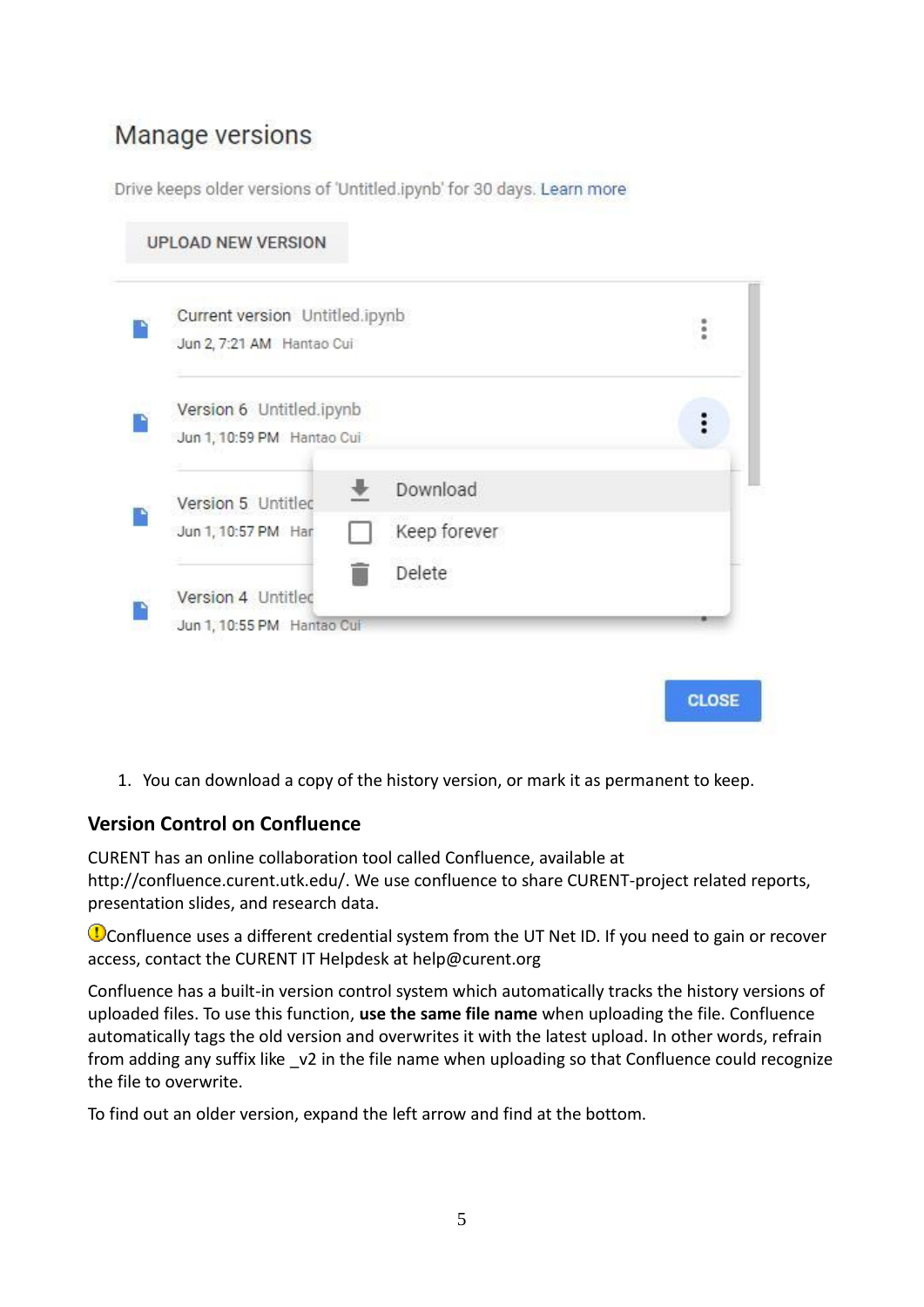

 $\mathbf \Phi$ By default, you don't have delete access on Confluence. Double check and make sure the files are legit to upload, and the location is correct. Contact CURENT IT if you need to delete anything.

## <span id="page-5-0"></span>**Version Control for Source Code**

In addition to files on the drives, developers have invented tools to track the changes in source code so that a developer can revert the inappropriate changes. For a team, version control tools can simplify the collaborations between members who might happen to change the same segment of code.

### <span id="page-5-1"></span>**LaTex Source on Overleaf**

If you use LaTeX for typesetting, you might have heard of Overleaf. Overleaf is a collaborative LaTeX editing website for writing reports and technical papers. Think of it as a "Google Doc" for LaTex. You can sign up using my referral link [here](https://www.overleaf.com/signup?ref=bda2296384d1) if you haven't.

**I** do not recommend preparing thesis or dissertations on Overleaf because it could not handle nested folders, which I frequently use to organize figures.

Overleaf has a version control function slightly different than Google Docs. The Overleaf free plan lets you **label the revision you wish to save manually**, while Google Docs saves every change automatically. To label the current version, open "History and Revisions" on the top of the menu. You can also compare the differences between the LaTex source files and restore history versions.

**B** Before you restore any history version, it is wise to save the current version in a new label.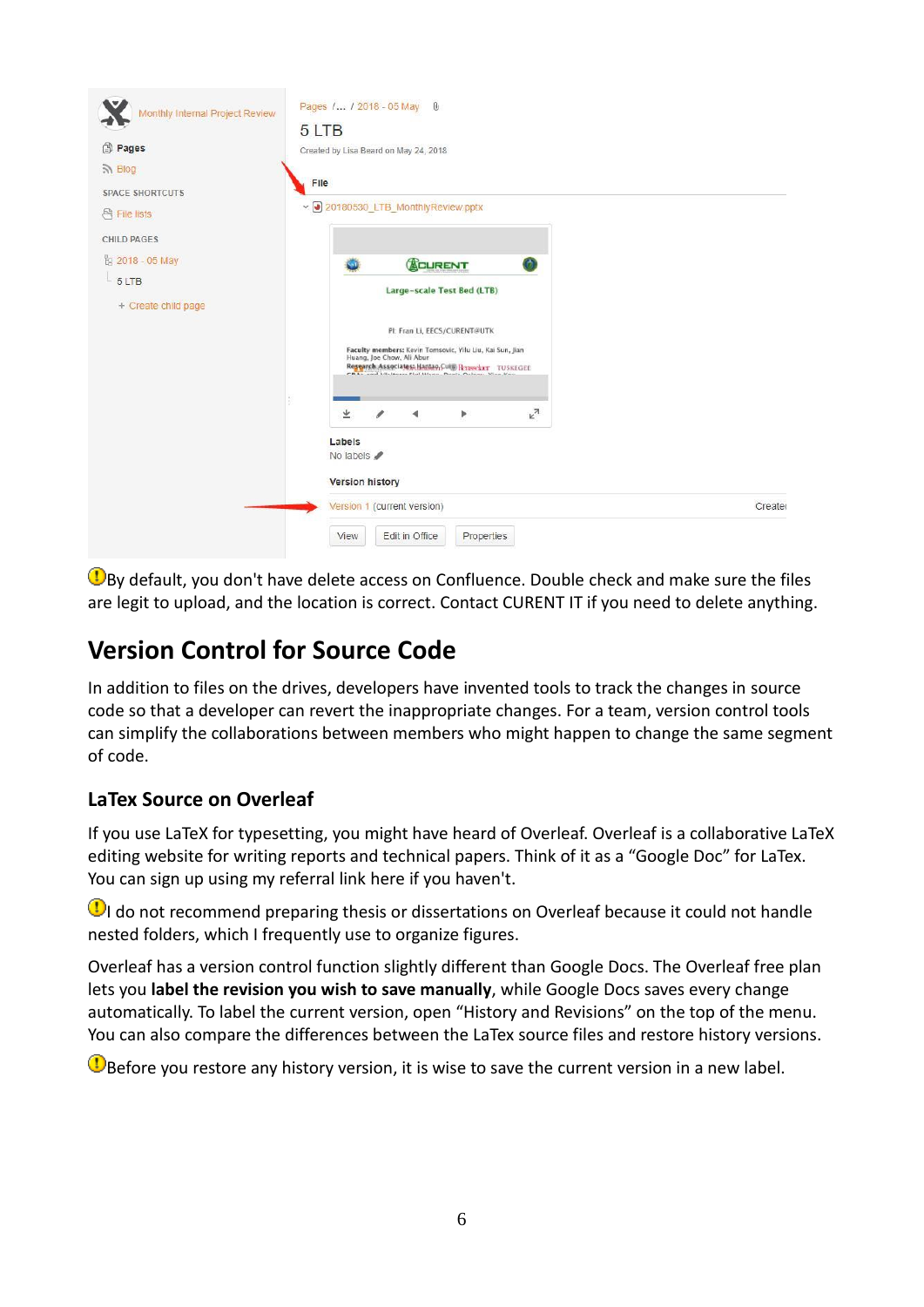|                | Őverleaf<br><b>PROJECT</b>                                | <b>HISTORY &amp;</b><br>$\leq$ SHARE<br><b>REVISIONS</b>                       |                        |  |
|----------------|-----------------------------------------------------------|--------------------------------------------------------------------------------|------------------------|--|
|                | <b>Rich Text</b><br>50<br>60 <sub>0</sub><br>Source<br>Fi | <b>Versions</b>                                                                |                        |  |
|                |                                                           |                                                                                |                        |  |
| $\overline{2}$ | %% bare_conf.tex                                          |                                                                                |                        |  |
| 3              | %% V1.4b                                                  | Looking for more? Full project history is available on our Pro plan and above. |                        |  |
| 4              | %% 2015/08/26                                             |                                                                                |                        |  |
| 5              | %% by Michael Shell                                       | label current version                                                          | <b>ADD LABEL</b>       |  |
| 6              | %% See:                                                   |                                                                                |                        |  |
| 7              | %% http://www.michaelshell.org/                           |                                                                                |                        |  |
| 8              | %% for current contact information                        | 3rd Draft                                                                      | compare restore delete |  |
| $\overline{9}$ | %%                                                        | saved by Hantao Cui 3 months ago                                               |                        |  |
| 10             | %% This is a skeleton file demonst                        | In revision                                                                    |                        |  |
| 11             | %% (requires IEEEtran.cls version                         | saved by Hantao Cui 3 months ago                                               | compare restore delete |  |
| 12             | %% conference paper.                                      | 2nd Draft                                                                      |                        |  |
| 13             | 96%                                                       | saved by Alec Yen 3 months ago                                                 | compare restore        |  |
| 14             | %% Support sites:                                         |                                                                                |                        |  |
| 15             | %% http://www.michaelshell.org/te                         | 1st Draft                                                                      | compare restore        |  |
| 16<br>17       | %% http://www.ctan.org/pkg/ieeetr<br>$%$ and              | saved by Alec Yen 4 months ago                                                 |                        |  |
| 18             | %% http://www.ieee.org/                                   | Reformatted using the IEEE template                                            | compare restore delete |  |
| 19             |                                                           | saved by Hantao Cui 4 months ago                                               |                        |  |
| 20             | 906********************************                       | Project created                                                                |                        |  |
| 21             | %% Legal Notice:                                          | saved 4 months ago                                                             | compare restore        |  |
| 22             | %% This code is offered as-is wit                         |                                                                                |                        |  |
| 23             | %% implied; without even the impl                         | Overleaf automatically saves the latest version of your project.               |                        |  |
| 24             | %% FITNESS FOR A PARTICULAR PURPO                         | You can also label and save versions here yourself for future reference.       |                        |  |

### <span id="page-6-0"></span>**Source Code and General Version Control using Git**

#### **General ideas**

This section is a summary of the previous tutorials I gave for the LTB project. None of the above version controls are handy for a broad base of source code, especially when there are multiple collaborators. Git is a software developed by Linux Torvalds, the father of Linux, in his spare time for managing Linux source files contributed by people around the world.

Git is not an acronym. Torvalds said: "I'm an egotistical \*\*\*, and I name all my projects after myself. First 'Linux', now 'git'"

GitHub is not Git. GitHub is a popular host platform for Git-versioned projects.

 $\bigcirc$ There are alternatives such as bitbucket.org, which allows hosting private projects for free (for up to 5 collaborators).

The idea of Git is simple and elegant, but the commands have a modest learning curve. You will need to download git from<https://git-scm.com/book/en/v2/Getting-Started-Installing-Git> and install it. This tutorial aims to get you started by creating your repository on Bitbucket.

Before getting started, let's clarify some terms:

- repository (or repo): a place where a git project is stored. The URL of a GitHub project, for example, https://github.com/cuihantao/Andes, is the address to a repository called Andes owned by cuihantao.
- clone: make a copy of the repository into a folder on your local machine.
- commit: a tagged version, or the act of tagging a version

#### **Creating your first repository**

Now let's create a repository on bitbucket.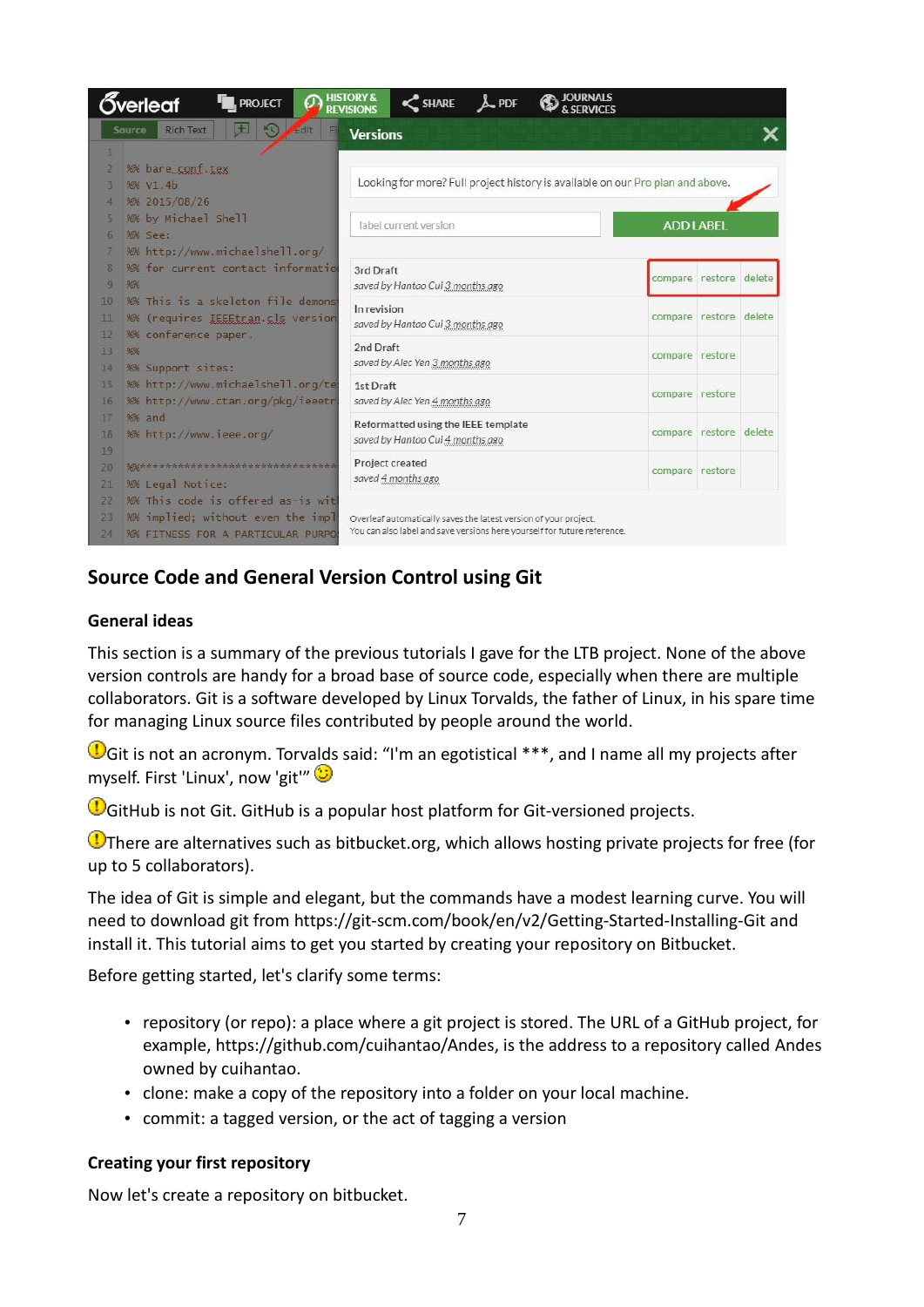- 1. You need to register and login first.
- 2. On the left of your dashboard, click on the "+" button and add a repository. Choose a name for your new repo, for example, test, and create the repository.

| Owner             | e<br>hcui7                                  |  |
|-------------------|---------------------------------------------|--|
| Repository name   | test                                        |  |
|                   | Access level ☑ This is a private repository |  |
| Include a README? | <b>No</b>                                   |  |
| Version control   | <b>●</b> Git                                |  |
| system            | <b>Mercurial</b>                            |  |

1. You will land on a new page asking you to put in some stuff.



Say you have some code you wish to add to the repository. You cannot directly upload it like in Dropbox. The repository is on the remote server. You will need to clone it as a local copy, make the necessary changes, commit the changes, and push to the remote server.

Assume you have Git for Windows installed. Right-click on any blank space on the desktop and open "Git Bash Here" to open a command line terminal called git bash. Now we will learn a few useful git commands.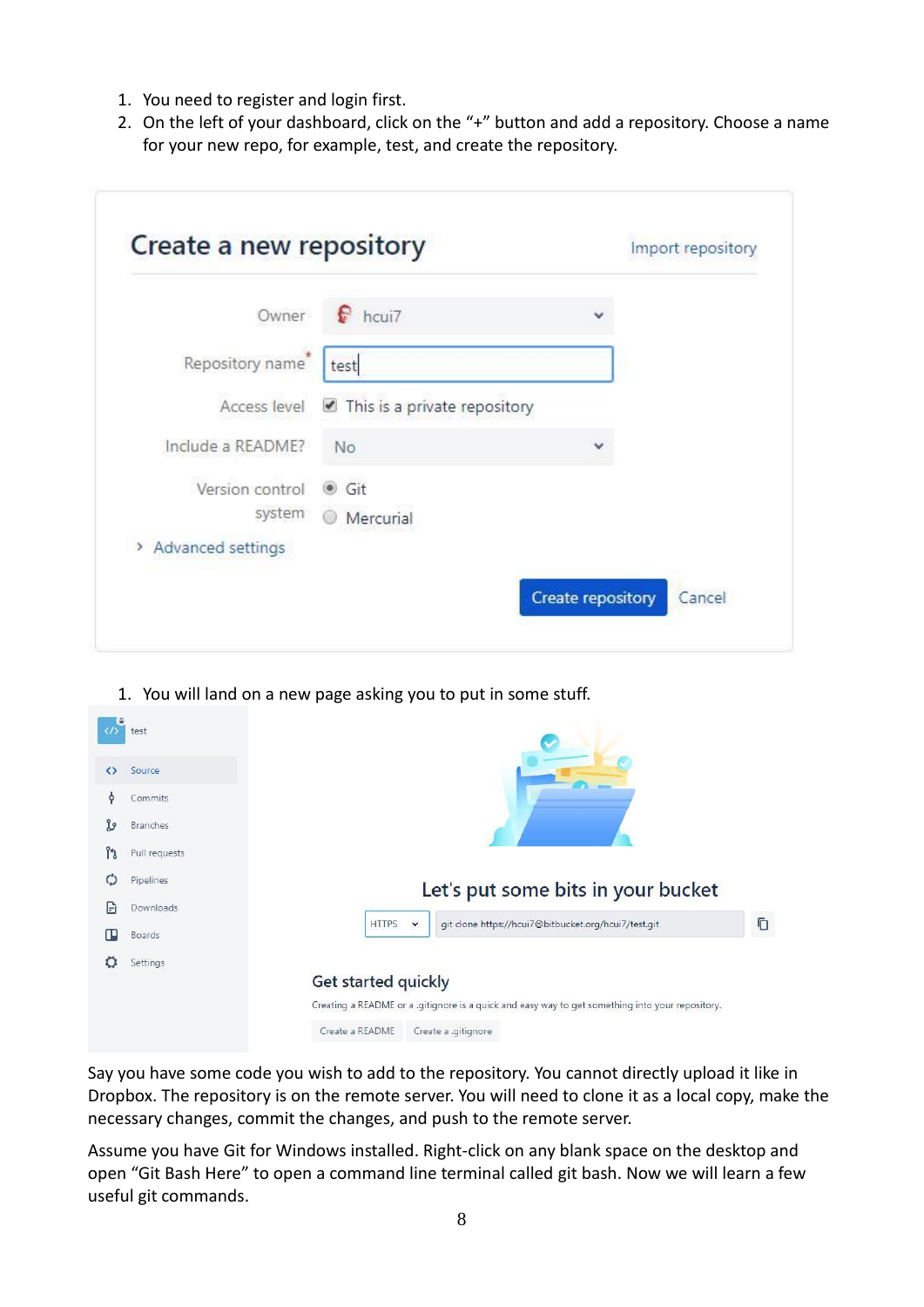All git commands start with git and followed by action and other arguments. To clone the repository to a local folder, use

git clone https://bitbucket.org/hcui7/test/src

 $\bigcirc$  The above link is the address to my repository for the tutorial. Replace it with yours.  $\bigcirc$  Find out the location of the repository with the command pwd

MINGW64:/c/Users/cuiha cuiha@Cui-Ultra MI \$ git clone https://bitbucket.org/hcui7/test .<br>Cloning into 'test'...<br>warning: You appear to have cloned an empty repository. cuiha@Cui-Ultra MINGW64 ~ pwd /c/Users/cuiha cuiha@Cui-Ultra MINGW64 ~

You will get a warning of cloning an empty repository. Ignore it just because you did. Go to the directory and open the folder using the file explorer with the following commands cd test explorer

Go ahead and copy your files to this folder, and move back to git bash. Next, we want to ask git to track the newly added files. View the status of the current repository with

git status

.

cuiha@Cui-Ultra MINGW64 ~/test (master) \$ git status On branch master No commits yet Untracked files: (use "git add <file>..." to include in what will be committed) my-dissertation.tex nothing added to commit but untracked files present (use "git add" to track) It says that I have an untracked file. To include the file in the next commit, use git add my-dissertation.tex  $\mathbb Q$  git add also works on a folder. To add everything, try git add --all.  $\bigcirc$ Use the Tab key for auto-completion in git bash.

Now, run git status again, you can see the new file ready for commit

On branch master No commits yet Changes to be committed: (use "git rm --cached <file>..." to unstage) new file: my-dissertation.

You only need to add files to track for once. Make modifications to the files as needed. Whenever you want to add a checkpoint, namely, a commit, use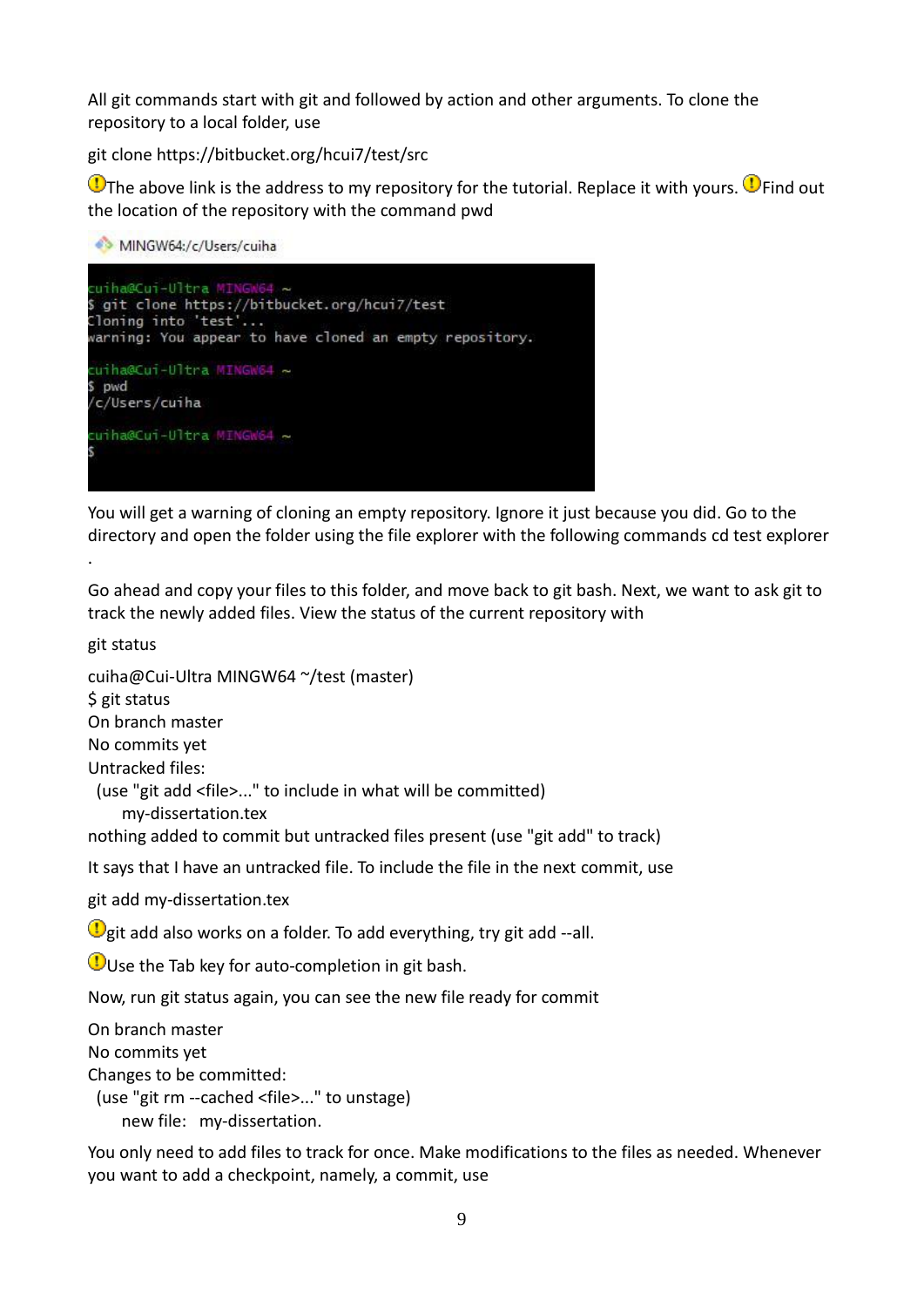git commit -m "some commit message describing the changes"

[master (root-commit) d515498] my initial 1 file changed, 164 insertions(+) create mode 100644 my-dissertation.tex

This creates a commit with the tag d515498. Files in this commit are as of the time when the commit is performed. You can keep modifying the files. Whenever you are ready, commit the new changes with a new commit message.

 $\bigcirc$ -m is a command to pass the commit message. If you run git commit, you will be prompted an editor to write in the commit message.

 $\bigcirc$ The commit message should be relevant and concise.

The changes are now committed in the local repository. We want to "upload" it to the remote on bitbucket by running

git push

Counting objects: 3, done. Delta compression using up to 8 threads. Compressing objects: 100% (2/2), done. Writing objects: 100% (3/3), 3.02 KiB | 3.02 MiB/s, done. Total 3 (delta 0), reused 0 (delta 0) To https://bitbucket.org/hcui7/test \* [new branch] master -> master

The push command creates a branch called master for the first time you push. master is the default branch to clone on bitbucket. Refresh the page on bitbucket, and you can see the file pushed to the remote.

### **Understanding git**

This section introduces the basics of how git works. In the previous example, you see the commit d515498 being pushed to the master branch on the remote. Git stores the commits in a linked fashion as new commits are linked to the previous commits.

There is an important concept called branch. A branch is a movable pointer pointing to a commit. In the figure shown below, there are three commits, from old to new are 98ca9, 34ac2 and f30ab. There are two branches called master and testing, both pointing to f30ab.

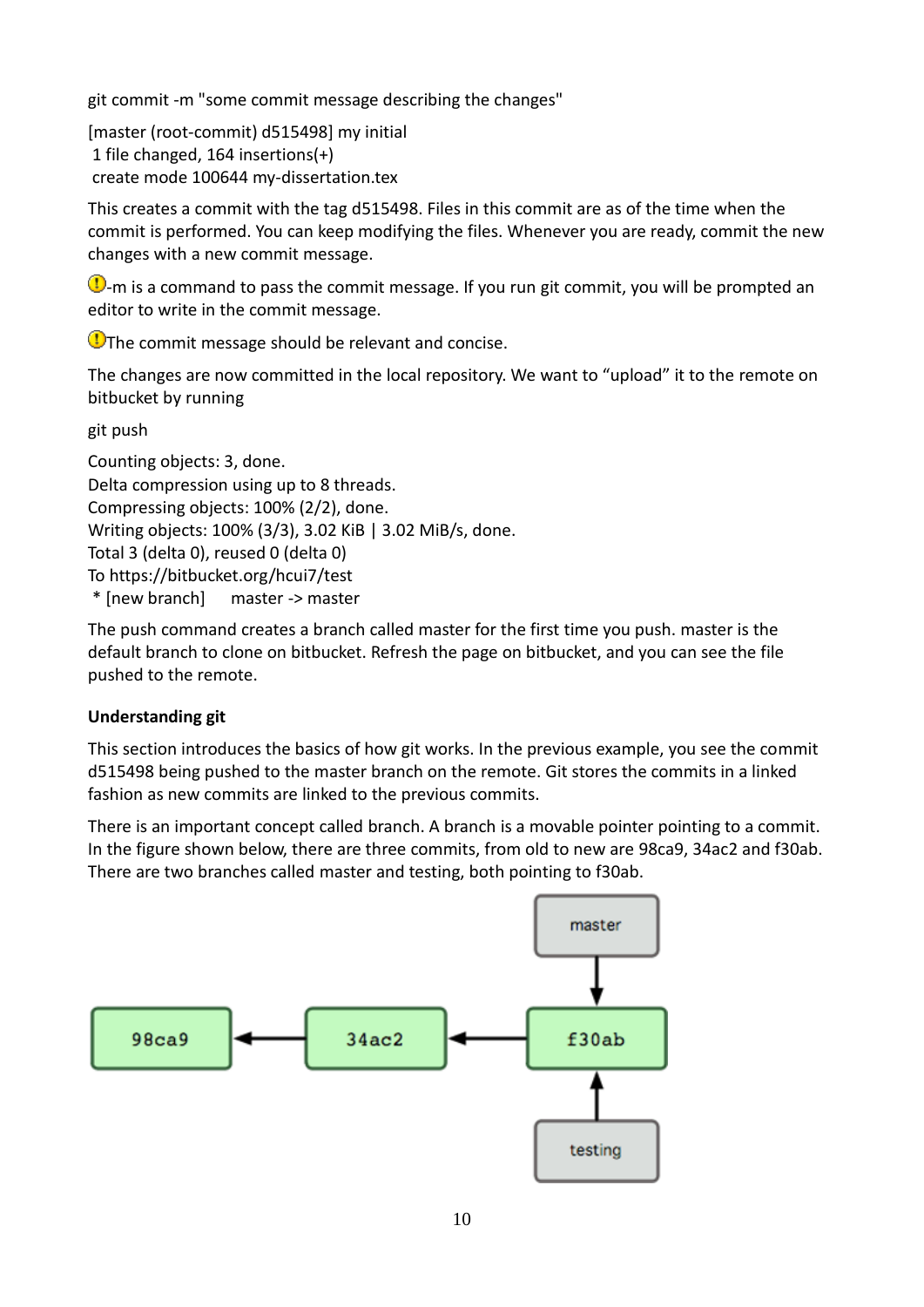There is a special pointer called HEAD which points to a branch to indicate the current working branch as shown in git status. The next figure shows that HEAD is now at master. Committing new change from f30ab will take a snapshot of the files, assign a new commit, and move the master pointer. The testing pointer will stay unaffected as it is not the HEAD.



To switch to testing, use the checkout command. The HEAD pointer will then move to testing. git checkout testing



To create a new branch from the HEAD, use the command branch

git branch new\_branch

Switch to the new branch with the checkout command.

Note that the branch new\_branch is created on your local repository. It has not yet been pushed to any branch on the remote. Nor does git know which remote branch this new branch is supposed to track. When you have committed your changes and ready to push to the remote, add the switch -u to indicate the upstream branch to track:

### git push -u origin new\_branch

Here origin is a nickname of a remote, and new branch is the branch name you wish to create and track on the remote. To view the list of remotes, use git remote -vv. To view the list of branches, use git branch -vv.